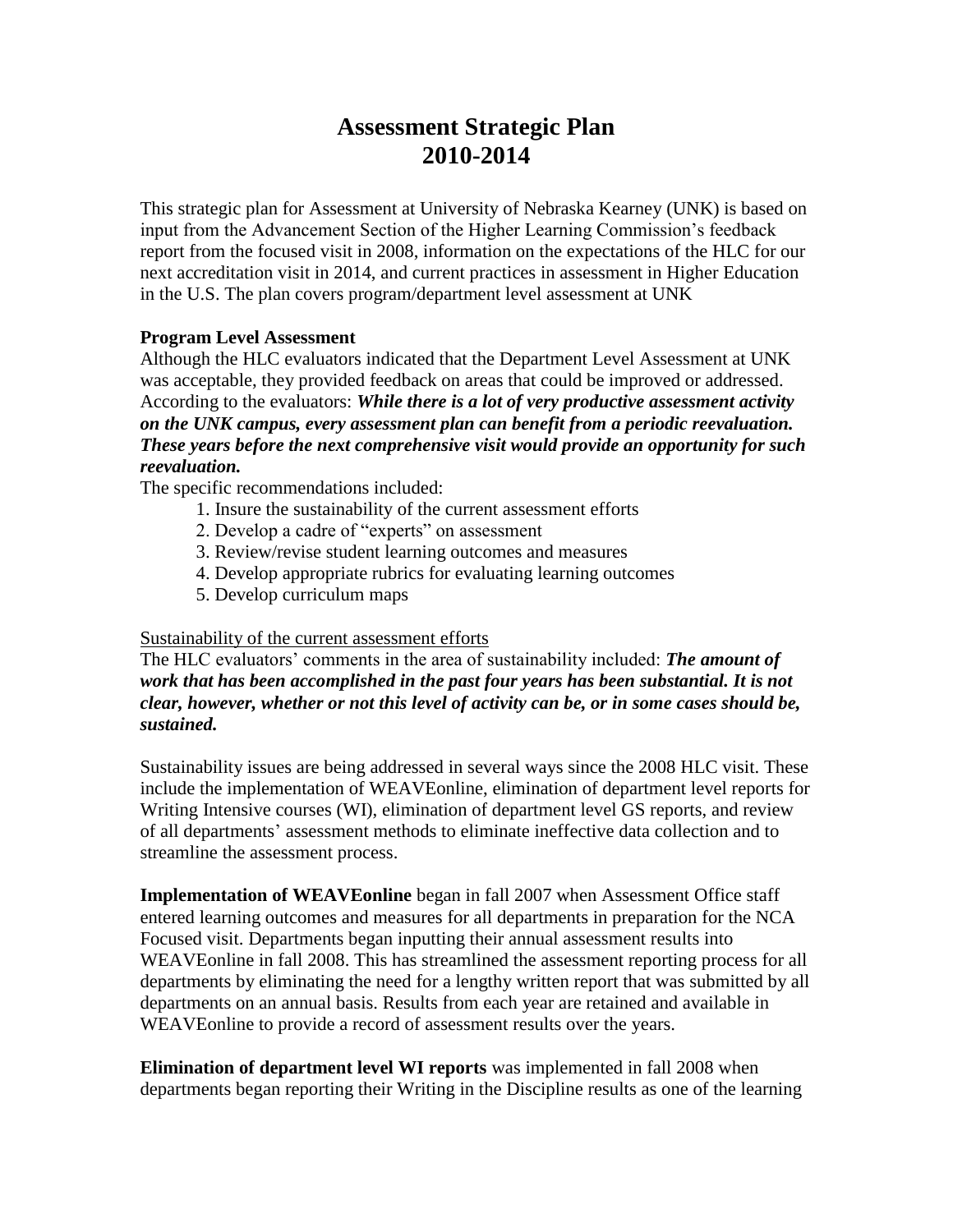outcomes within their WEAVEonline report. Prior to this, each department was submitting a separate written report for their courses in the Writing Across the Curriculum program. Elimination of this report and inclusion of WI as one of the department's overall learning outcomes has significantly reduced the time required for reporting on WI results within each department.

**Elimination of department level GS reports** was implemented in fall 2008 when departments no longer needed to collect data and in fall 2009 when departments were no longer required to complete a GS report in WEAVEonline. This was initiated as the new GS program was being defined and implemented. Following implementation of the new program in fall 2010, departments will collect data in their GS courses by grading the common GS assessment assignments in TaskStream, where data will be compiled for the General Studies office for reporting purposes. Elimination of the GS report and moving reporting responsibility to the GS program level will provide significant savings in time and effort for departments teaching GS courses.

**A review of each department's assessment process** with detailed feedback was begun in fall 2007. In addition assessment personnel began meeting with individual departments in spring 2009 to review their assessment process and ensure that learning outcomes and measures provide useful results in answering questions about student performance. These meetings will continue until all departments have reviewed and made necessary revisions to their assessment process.

**Implementation of changes to increase efficiency** and reduce workload in assessment reporting is occurring as follows:

- 1. Implementation of WEAVEonline for assessment reporting-Fall 2007-ongoing
- 2. Elimination of department's WI report—Fall 2008
- 3. Elimination of department's GS report—Fall 2009
- 4. Continuing review of department's assessment process—Fall 2007-ongoing

The Office of Assessment will continue to identify ways of improving the efficiency and effectiveness of department/program level reporting of assessment results. By 2013 all departments will have reduced their workload related to assessment and will be collecting the most useful data to improve their programs.

## Develop a Cadre of Assessment "Experts"

The HLC reviewers recognized that there would be turnover in the faculty with responsibility for departmental assessment and that these individuals may experience burnout over time. Their recommendations related to this included: *Attention will need to be paid to the development of new faculty related to assessment. To move to the next level, faculty assessment coordinators will need to be developed from "coordinators" to "experts" in assessment. Recognition, remuneration, and rewards for excellence in assessment might be considered.* 

The Office of Assessment began to address the issue of developing department-level assessment "experts" in fall 2008 with the selection of a faculty member from each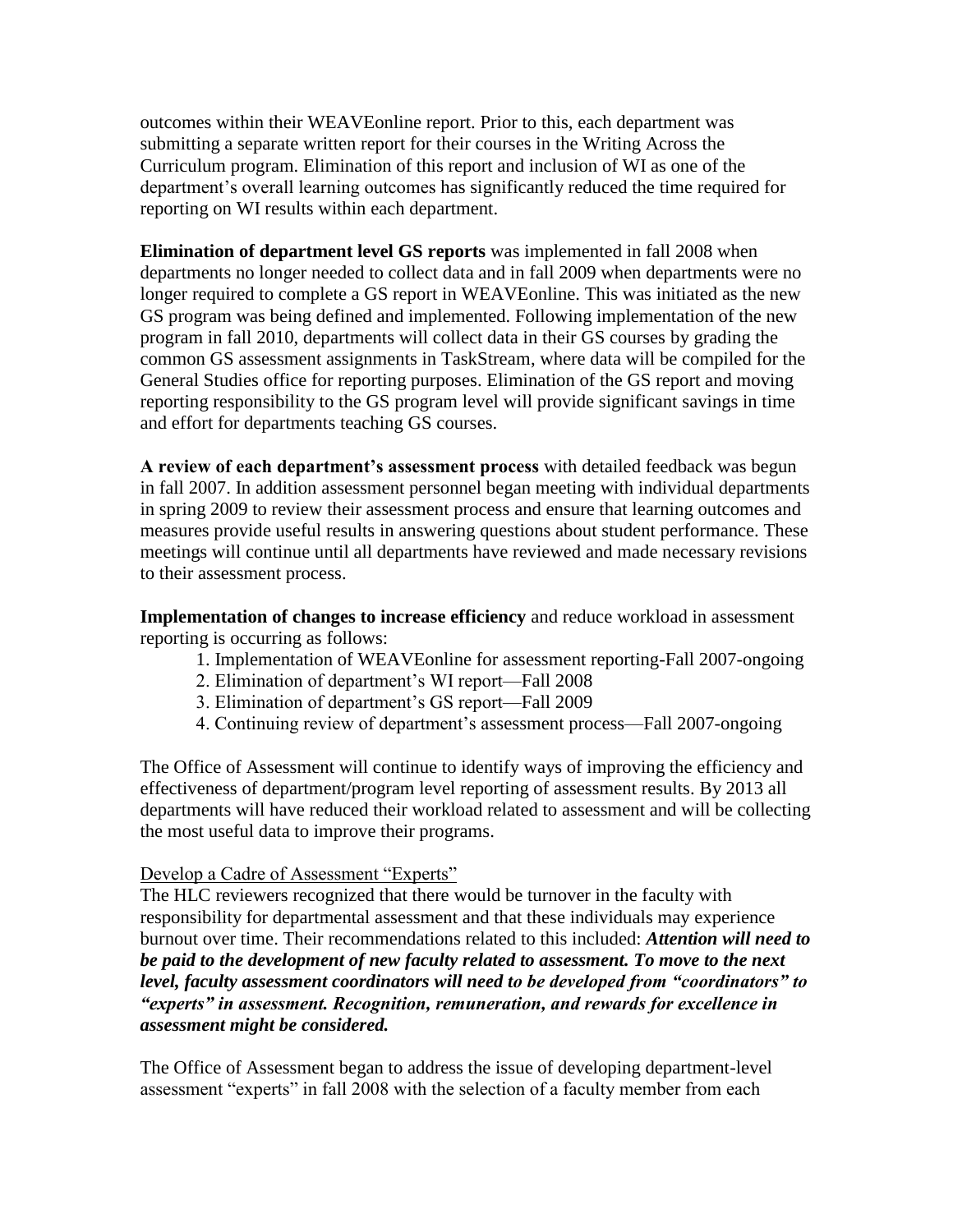department to be trained on WEAVEonline and to be designated as the assessment contact person in his/her department. These individuals received a stipend for becoming the WEAVEonline "expert".

In May and August of 2009 we began the process of training these "experts" to implement Curriculum Mapping in their departments. These individuals are receiving stipends for implementing this process, since it requires a review of the department learning outcomes and measures and a mapping of all the department's courses to the learning outcomes. Over a 4 year period training will be provided to faculty responsible for assessment and they will receive a stipend for their participation.

Recognition and rewards for excellence in assessment have been a part of the assessment process since spring 2005 when the Assessment awards luncheons were initiated. Every spring departments and individuals are recognized and receive awards in various categories related to their outstanding work in assessment.

**Developing and rewarding a cadre of assessment experts** has begun and will continue over the next four years.

- 1. TaskStream e-portfolio implementation stipend for faculty and departments 2010-ongoing
- 2. Curriculum mapping training stipend for faculty and departments--2009 ongoing
- 3. Training a Cadre of assessment experts—Fall 2008-ongoing
- 4. Remuneration for assessment experts—Fall 2008-ongoing
- 5. Annual Assessment Awards Luncheon—Spring 2005-ongoing

# Review/revise Student Learning Outcomes and Methods

Comments on program level assessment on the feedback report indicated that *Virtually every department could benefit from a serious examination of their student learning outcomes and methods. Effort is being spent on assessment activities that may not yield genuinely useful information* 

The Office of Assessment began a process to review and revise the learning outcomes and associated measures of all academic programs over the next four years. This is being done through written feedback on annual assessment reports, in training sessions, and through individual meetings with departments/programs. This process began in the fall of 2007 with written feedback provided to all departments submitting annual assessment reports. In the summer of 2009, ten departments attended training that included review and revision of their learning outcomes and measures. This training will continue each year with ten additional departments until all have completed it and revised outcomes and measures. Faculty being trained receive a stipend, as do their departments. Additional departments have received individual input on their outcomes and methods. These changes will be reflected in their annual assessment reports in WEAVEonline.

Currently 50 academic departments/programs submit annual assessment reports. To ensure that all departments have reviewed and revised their learning outcomes and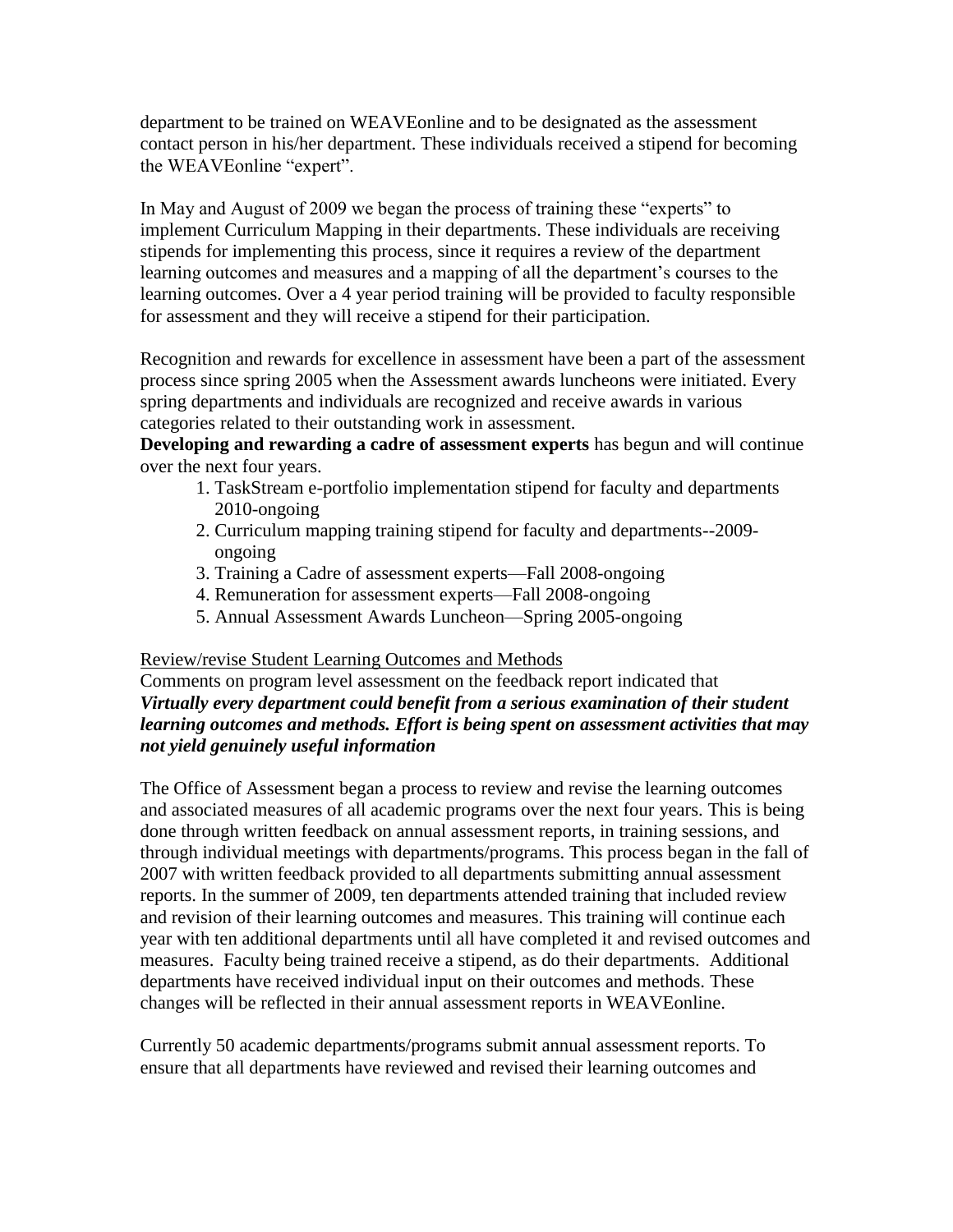measures before 2014, an additional 15 departments a year will need to be trained or assisted in one-on-one sessions.

**Implementation of reviews and revisions of learning outcomes and measures** has begun and will continue over the next 4 years.

- 1. Written feedback given to departments on their annual assessment report—Fall 2007-ongoing
- 2. Review of learning outcomes and measures in training sessions—Summer 2009-ongoing
- 3. Individual meetings to review outcomes and measures—Fall 2009-ongoing

## Develop Appropriate Rubrics to Assess Learning

The HLC evaluators commented: *Rubrics can be an effective tool for assessing student achievement. Many of what UNK departments are currently referring to as rubrics are simply rating scales. As opposed to scales, rubrics describe performance standards at different levels of achievement, thus providing more standardization in their application across faculty and more utility to students receiving feedback.* 

To address this issue the Office of assessment provides written feedback on department's annual assessment reports which includes comments on the rubrics being used. In addition, training of department's assessment personnel began in summer 2009 with workshops on Curriculum Mapping that included training on developing rubrics. Ten departments received training in the first workshops and additional departments will be trained each year for the next three years. The Director of Assessment is also meeting with individual departments to provide assistance in revising rubrics being used for evaluation of student performance.

**Implementation of rubric revision** has begun and will continue through 2013.

- 1. Written feedback given to departments on their annual assessment report—Fall 2007-ongoing
- 2. Training sessions that include a review of rubrics—Summer 2009-ongoing
- 3. Individual meetings to review rubrics—Fall 2010-ongoing

# Create Curriculum Maps

The HLC evaluators recommended that departments and programs develop maps of their curriculum to identify where their learning outcomes are being introduced, developed and assessed. The evaluators indicated that curriculum mapping would help UNK meet the anticipated requirements for assessment in the 2014 accreditation visit. Their comments included: *Curriculum mapping is a valuable process. In many cases, it is the first time that a curriculum has been systematically examined to see how the individual courses function in the curriculum. A curriculum map also provides a chance to check for alignment in the curriculum. It identifies which outcomes may not be supported adequately, areas of overlap, and perhaps program outcomes that have been overlooked.*